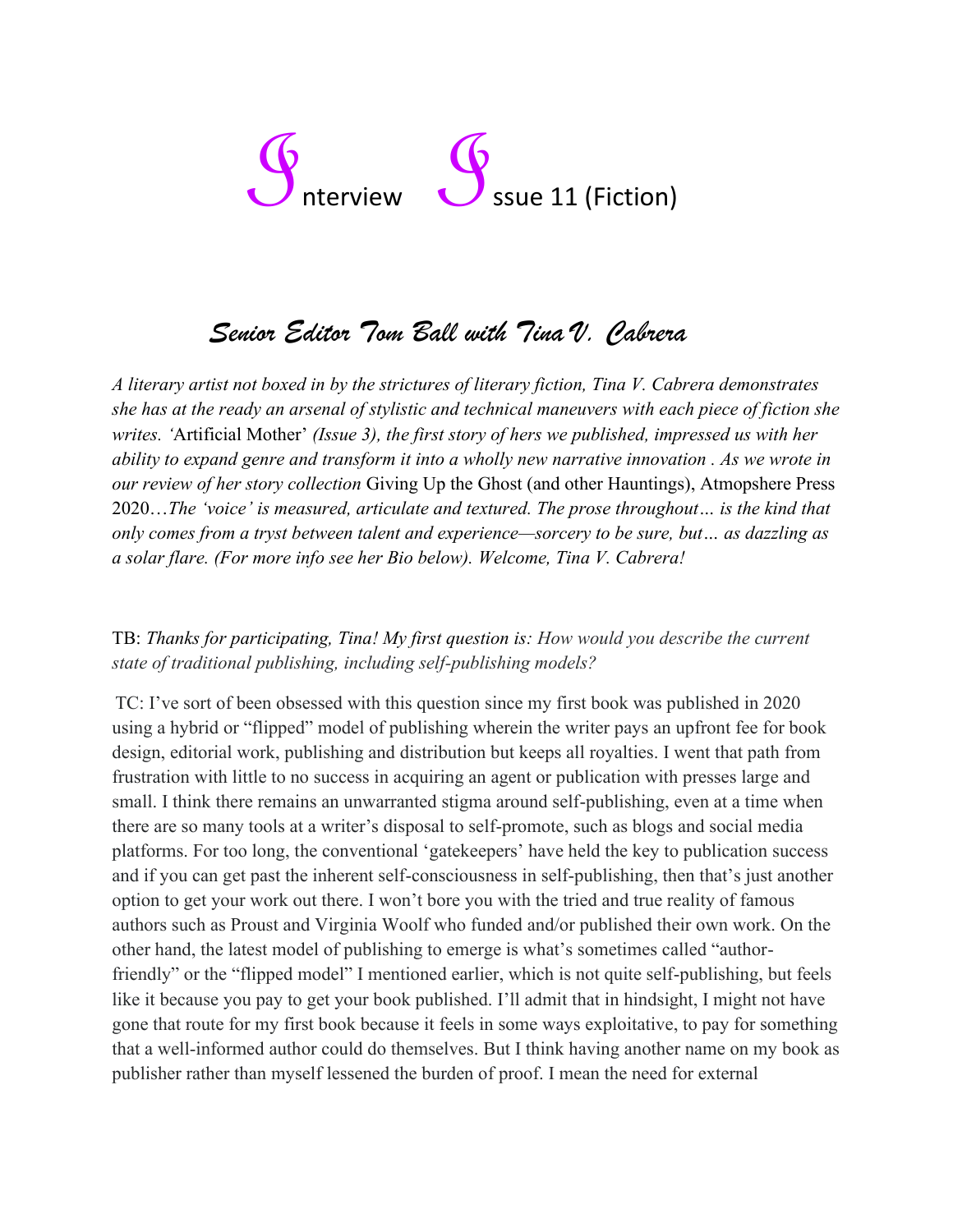affirmation that my book is worthy. There is obviously no right or wrong when it comes to the avenue of publication. I'll state the obvious: That what matters is what feels right for you.

#### TB: *What do you think about the future of designer babies?*

TC: Ha, ha, you ask that because of the two stories you published of mine, Artificial Mother and Artificial Daughter, which had to do with artificial wombs or ectogenesis? Well, designer babies is not the same thing as growing a baby outside of a woman's womb. However, I think that the possibility for choosing the features or traits you want in your baby is still distant, I mean like way into the future. I'll be snarky and say that since I chose to be childless that it doesn't much matter to me, unless you count my fur babies. That's a topic for another time.

### TB: *What do you think people of the future will hold dear?*

TC: Come on! You're messing up my efforts to stay in the moment. JK. I can only speculate, but if history says anything, it's that the nature of the world appears to be cyclical for the most part, including human behavior. The main concerns or questions we've seen emerge time and again are existential: Why do I exist? Is there a God? How do I face mortality? and so on. As long as we are sentient feeling and thinking beings, no matter the changes in social, political, or scientific spheres, I think these main concerns will remain.

### TB: *Who are your literary influences?*

TC: I've always loved reading, since I was very young, but only started seriously writing around 20 or so years ago. In the beginning of my writing efforts and while in college, I was mainly influenced by what I was reading then, such as Virginia Woolf, Borges, Marquez, Beckett, Joyce. Nowadays, I read a lot of nonfiction including biographies on philosophers who intrigue me, such as Kierkegaard. I'm currently reading Clarice Lispector's "Family Ties," and became fixated with this line from the story "Love": "Ah! It was easier to be a saint than a person!" I'm not bragging when I say this, but I wrote a short story prompted by my rumination on the line, in two days! I bring it up because it's rare when I get worked up enough to spend a marathon-day of writing. When it happens, I try to savor it for as long as I can. While I'm not as enamored with Lispector's writing as my brother is, I do admire her ability to construct and capture moods and moments in such a way that feels natural to the character and that rings true. I am working on a longer project having to do with current developments in AI algorithms, but writing a short story again felt like returning to the form that feels most natural and comfortable to me.

### TB: *What do you think about the state of America today?*

TC: Oh man, I don't want to really go there, but the state of America, well we left Texas and moved to the PNW recently, mostly to try and get away from the ever right-leaning environment there. Yet, we can't escape it entirely, as there are always pockets of it in any major city, red or blue. It seems to me America is more divisive than ever. That's the pessimistic side of me talking. Because I was feeling overwhelmed by the debates and what feels like being yanked around, even by left-leaning media, I recently cancelled my subscriptions to news sites and